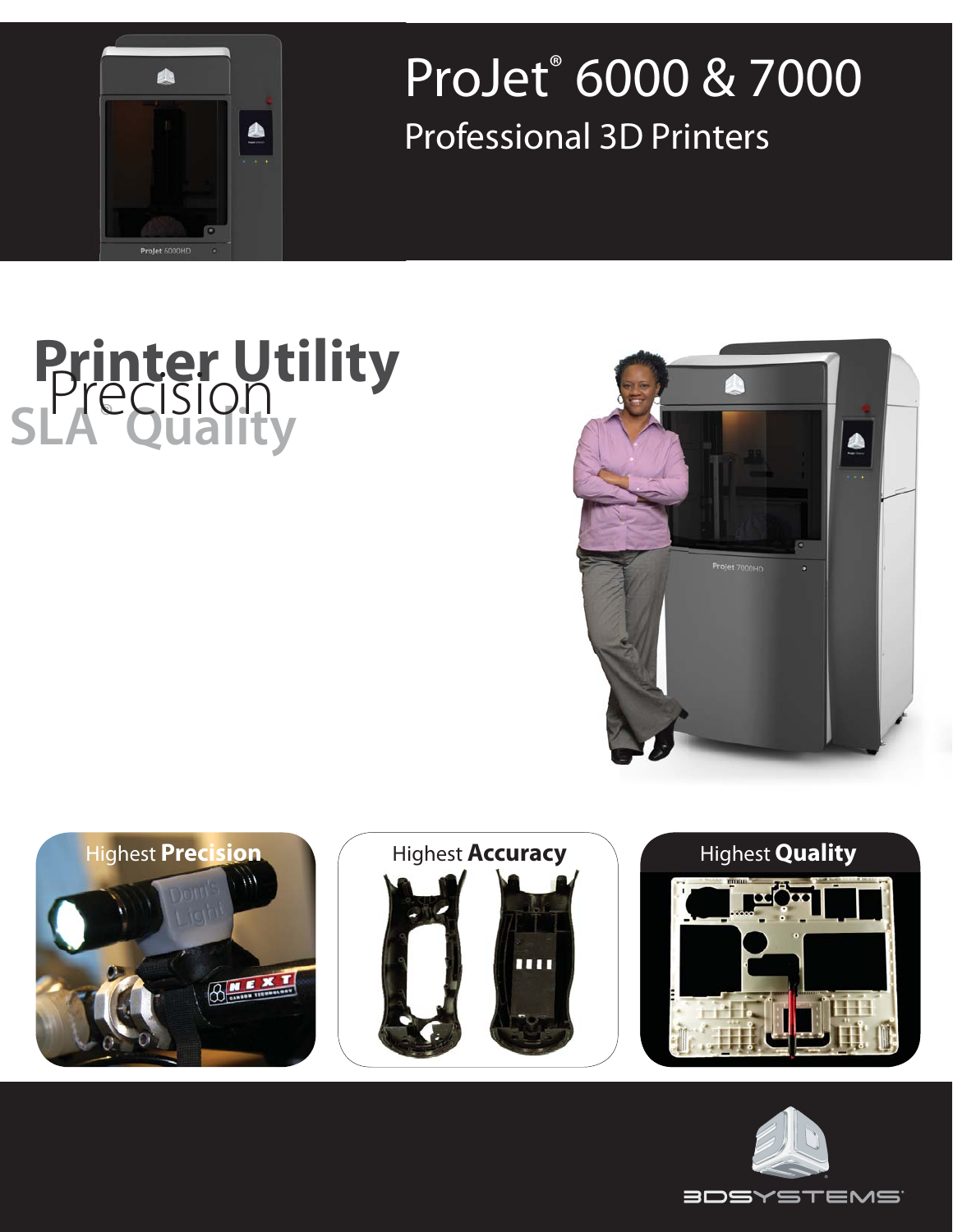### **ProJet® 6000 & 7000 Professional 3D Printers**

The ProJet® 6000 and 7000 crossover printers offer ease-of-use and low cost of ownership of a 3D printer with print precision and performance quality of production SLA® parts.

The ProJet® crossover printers come in two different sizes, three high definition print configurations and with a wide range of VisiJet® SL print materials including tough, flexible, black, clear, high temperature, high impact, dental and jewelry.









### **VisiJet® SL Flex**

- Polypropylene-like look and feel
- White opaque color
- High flexibility and shape retention
- High feature resolution and accuracy
- Ideal for snap-fits assemblies



#### **VisiJet® SL Clear**

- Polycarbonate -like look and feel
- Crystal-clear appearance
- Stiff and durable
- USP Class VI capable\*
- Ideal for "see-thru" applications
- QuickCast™ capable to producing investment casting patterns



### **VisiJet® SL Tough**

- PP/ABS-like performance
- Grey opaque color
- High durability and impact strength
- Ideal for form, fit and function testing
- Master patterns for RTV/Silicone molding



### **VisiJet® SL Impact**

- PP/ABS-like performance
- White opaque color
- Exceptionally tough and durable
- Ideal for challenging functional assemblies and demanding applications
- Small lot direct manufacturing applications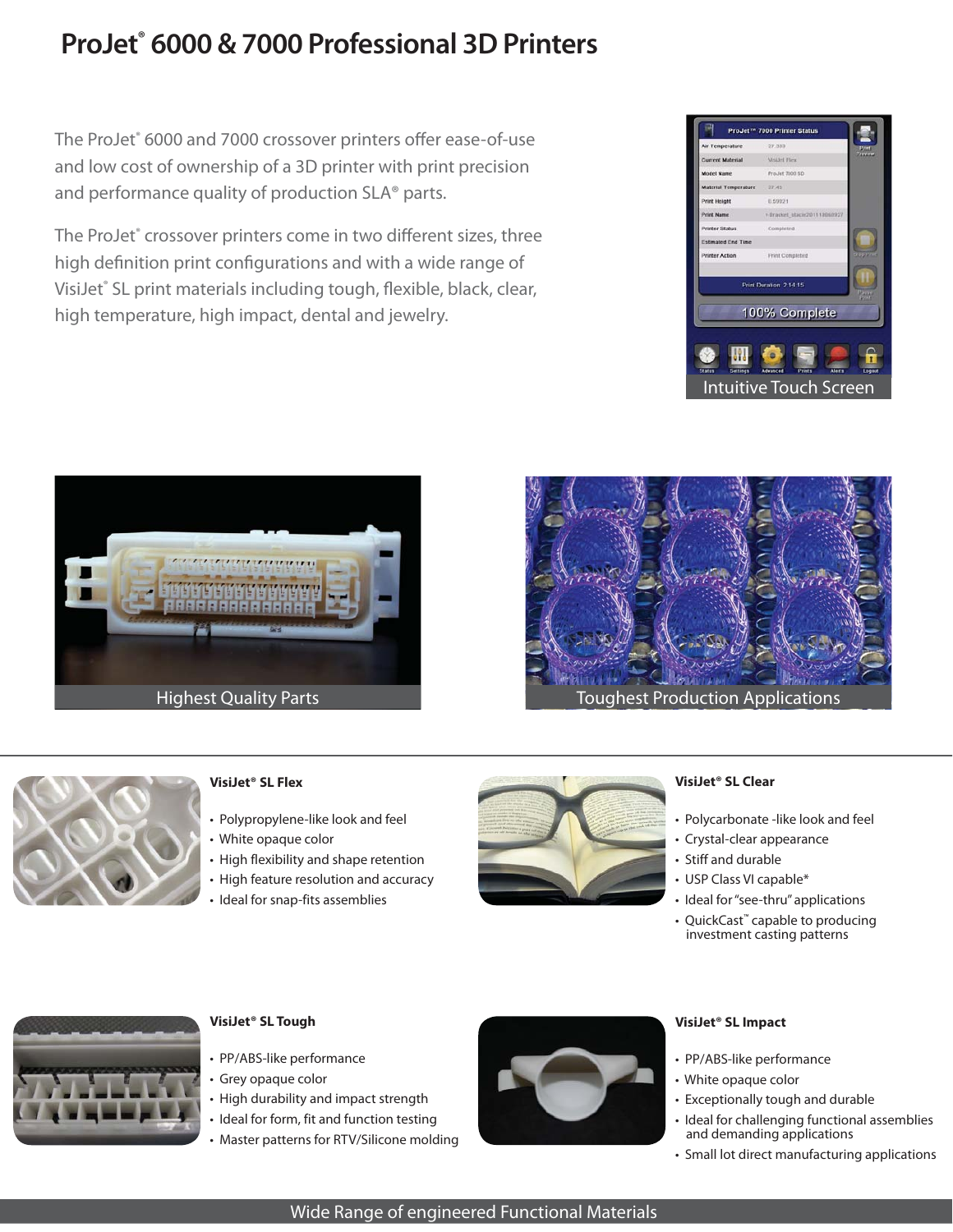### **VisiJet® SL Materials for ProJet® 6000 & 7000 Printers**

The wide range of VisiJet° SL engineered materials offers the toughest and the highest quality parts to meet a variety of commercial and production applications.

| <b>Properties</b>                                      | <b>ASTM</b>      | VisiJet® SL<br><b>Flex</b> | VisiJet <sup>®</sup> SL<br><b>Tough</b> | VisiJet <sup>®</sup> SL<br>Clear | VisiJet <sup>®</sup> SL<br><b>Black</b> | VisiJet <sup>®</sup> SL<br>Impact | VisiJet <sup>®</sup> SL<br><b>HiTemp</b> | VisiJet <sup>®</sup> SL<br>e-Stone™ | VisiJet <sup>®</sup> SL<br><b>Jewel</b> |  |  |
|--------------------------------------------------------|------------------|----------------------------|-----------------------------------------|----------------------------------|-----------------------------------------|-----------------------------------|------------------------------------------|-------------------------------------|-----------------------------------------|--|--|
| Composition                                            |                  |                            |                                         |                                  |                                         |                                   |                                          |                                     |                                         |  |  |
| Color                                                  |                  | White                      | Grey                                    | Clear                            | <b>Black</b>                            | White                             | Clear Amber                              | Peach                               | Blue                                    |  |  |
| Cartridge Volume                                       |                  | 2.0 liters                 | 2.0 liters                              | 2.0 liters                       | 2.0 liters                              | 2.0 liters                        | 2.0 liters                               | 2.0 liters                          | 2.0 liters                              |  |  |
| Density (liquid) $@25^{\circ}$ C                       |                  | 1.14 $q/cm^3$              | 1.13 $q/cm^3$                           | 1.1 $q/cm^3$                     | 1.13 $q/cm^3$                           | 1.12 $q/cm^3$                     | 1.17 $q/cm^3$                            | 1.13 $q/cm^3$                       | 1.08 $q/cm^3$                           |  |  |
| Density (solid) @ $25^{\circ}$ C                       |                  | 1.19 $q/cm^3$              | 1.19 $q/cm^3$                           | 1.17 $q/cm^3$                    | 1.15 $q/cm^3$                           | 1.18 $q/cm^3$                     | 1.23 $q/cm^3$                            | 1.19 $q/cm^3$                       | 1.18 $q/cm^3$                           |  |  |
| <b>Tensile Strength</b>                                | D <sub>638</sub> | 38 MPa                     | 41 MPa                                  | 52 MPa                           | 45 MPa                                  | 48 MPa                            | 66 MPa                                   | 38 MPa                              | 40 MPa                                  |  |  |
| <b>Tensile Modulus</b>                                 | D 638            | 1620 MPa                   | 1890 MPa                                | 2560 MPa                         | 2150 MPa                                | 2626 MPa                          | 3390 MPa                                 | 1630 MPa                            | 1910 MPa                                |  |  |
| <b>Elongation at Break</b>                             | D 638            | 16%                        | 18%                                     | 6%                               | 5%                                      | 14%                               | 6%                                       | 17%                                 | 12%                                     |  |  |
| <b>Flexural Strength</b>                               | D 790            | 57 MPa                     | 62 MPa                                  | 83 MPa                           | 76 MPa                                  | 74 MPa                            | 112 MPa                                  | 57 MPa                              | 61 MPa                                  |  |  |
| <b>Flexural Modulus</b>                                | D 790            | 1420 MPa                   | 1850 MPa                                | 2330 MPa                         | 2350 MPa                                | 2390 MPa                          | 3080 MPa                                 | 1550 MPa                            | 1824 MPa                                |  |  |
| <b>Impact Strength</b><br>(Notched Izod)               | D 256            | $22$ J/m                   | 44 J/m                                  | 46 J/m                           | $47$ J/m                                | $65$ J/m                          | $26$ J/m                                 | $22$ J/m                            | $45$ J/m                                |  |  |
| <b>Heat Distortion Temperature</b><br>(HDT) @ 0.45 MPa | D 648            | $61^{\circ}$ C             | $62^{\circ}$ C                          | $51^{\circ}$ C                   | 54 $°C$                                 | 47 $\degree$ C                    | 65/130 °C**                              | $61^{\circ}$ C                      | 38 °C                                   |  |  |
| HDT $\omega$ 1.82 MPa                                  | D 648            | 53 °C                      | 54 °C                                   | 50 °C                            | 51 $°C$                                 | 42 $^{\circ}$ C                   | 57/110 °C**                              | 53 °C                               | $32^{\circ}$ C                          |  |  |
| Hardness, Shore D                                      |                  | 80                         | 86                                      | 85                               | 86                                      | 80                                | 86                                       | 80                                  | 72                                      |  |  |
| Glass Transition (Tq)                                  | DMA, E"          | 60 °C                      | 52 °C                                   | 70 °C                            | $62^{\circ}$ C                          | $65^{\circ}$ C                    | 62/132 °C**                              | $60^{\circ}$ C                      | 58 °C                                   |  |  |
| USP Class VI Certified*                                |                  | <b>No</b>                  | No                                      | Yes                              | <b>No</b>                               | <b>No</b>                         | <b>No</b>                                | <b>No</b>                           | <b>No</b>                               |  |  |
| <b>ProJet Compatibility</b>                            |                  | SD, HD, MP                 | SD, HD, MP                              | SD, HD, MP                       | SD, HD, MP                              | SD, HD, MP                        | SD, HD, MP                               | <b>MP</b>                           | HD, MP                                  |  |  |

\* DISCLAIMER: It is the responsibility of each customer to determine that its use of any Class VI certified VisiJet® material is safe, lawful and technically suitable to the customer's intended applications. Customers should conduct their own testing to ensure that this is the case.

\*\* After thermal postcure @ 160 ˚C



### **VisiJet® SL Black**

- ABS-like look and feel
- Black Color
- High strength and good dimensional stability
- Ideal for automotive and consumer goods prototyping
- Ideal for electronics housing



#### **VisiJet® SL e-Stone™**

- Extreme accuracy and repeatability
- High contrast Peach color, replaces dental stone
- Ideal for crown and bridge restorations
- Working models for partial frameworks
- Orthodontic thermoforming applications



### **VisiJet® SL HiTemp**

- High temperature resistance to 130˚C+  $(266°F+)$
- Translucent
- Humidity and chemically resistant with high rigidity
- Long term stable properties
- Ideal for under-the-hood component testing



### **VisiJet® SL Jewel**

- Direct casting of jewelry patterns
- High contrast blue color
- Reduce cost and speed process with stone-in-place casting
- Models requiring high detail
- Excellent resolution and accuracy